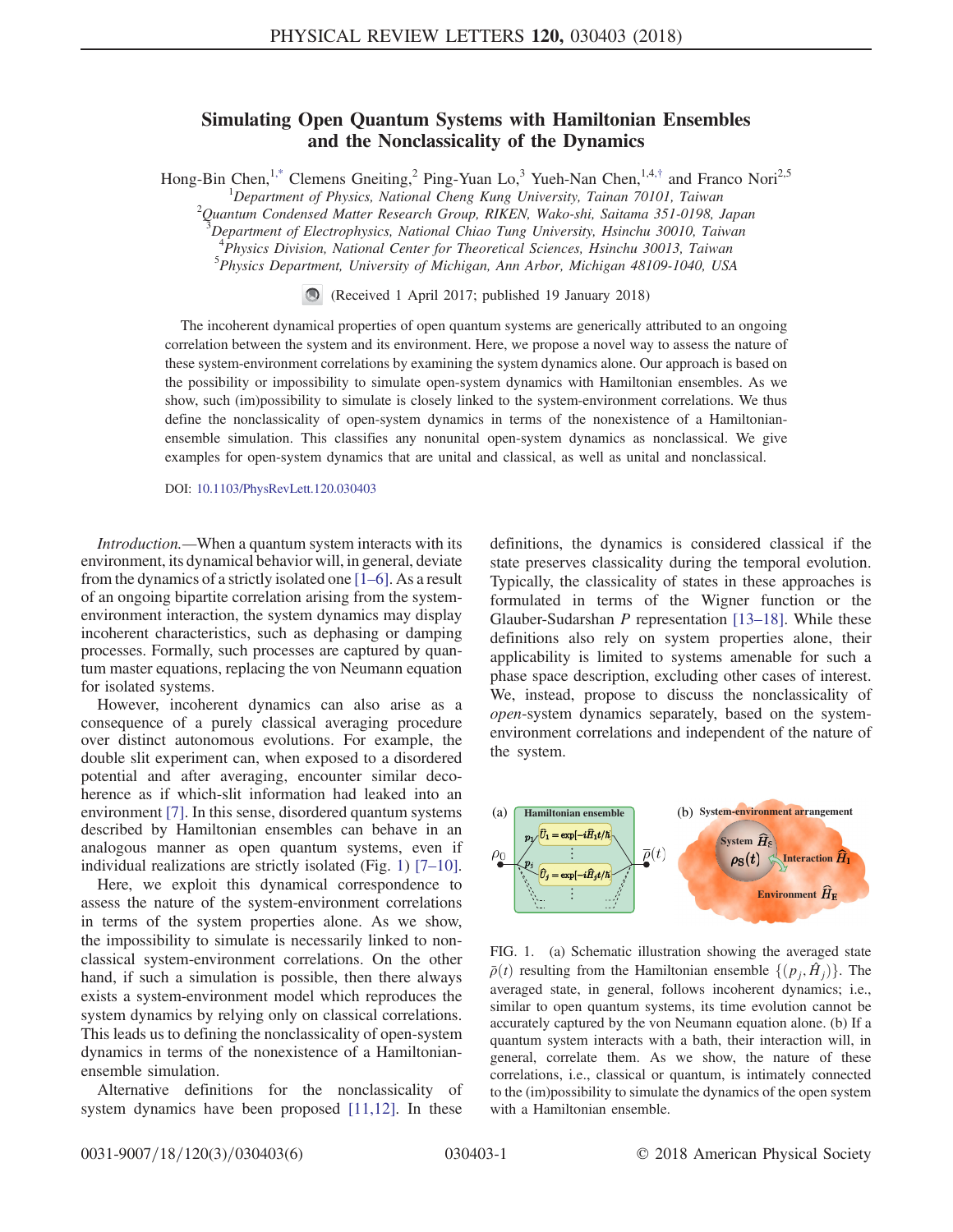As an immediate consequence of our definition, all nonunital dynamics, e.g., dissipative processes, are nonclassical. The spin-boson model, in contrast, which displays unital dynamics and—on the level of the model quantum correlations, can, as we find, be simulated and thus exhibits classical open-system dynamics according to our definition, since these correlations cannot be certified by considering the system dynamics alone. In the case of an extended spin-boson model, however, where the environment is complemented by a second qubit and the system dynamics remains unital, we prove the nonexistence of a simulating Hamiltonian ensemble for certain spectral densities; i.e., the system's evolution is in these cases witnessed to be manifestly nonclassical.

Dynamics of Hamiltonian ensembles.—An isolated quantum system is described by a Hamiltonian ensemble (HE)  $\{(\boldsymbol{p}_i, \hat{\boldsymbol{H}}_i)\}\$ , if the autonomous Hamiltonian  $\hat{\boldsymbol{H}}_i$  of the system is drawn from a probability distribution  $p_i$  [see Fig. [1\(a\)](#page-0-0)]. Such HEs are applicable to describing disordered quantum systems. Here, we relate HEs to open quantum systems.

The dynamics of the ensemble averaged state  $\bar{\rho}(t)$  exhibits features distinct from the dynamics of any single realization. The latter is governed by the unitary evolution  $\rho_j(t) = \hat{U}_j \rho_0 \hat{U}_j^{\dagger}$ , with the initial state  $\rho_0$  and  $\hat{U}_j = \exp[-i\hat{H}_j t/\hbar]$ , whereas the dynamics of the averaged<br>state  $\bar{\rho}(t)$  is given by the unital (i.e., identity invariant) man state  $\bar{\rho}(t)$  is given by the unital (i.e., identity invariant) map

<span id="page-1-1"></span>
$$
\bar{\rho}(t) = \sum_{j} p_j \exp(-i\hat{H}_j t/\hbar) \rho_0 \exp(i\hat{H}_j t/\hbar).
$$
 (1)

Note that an evolution equation for  $\bar{\rho}(t)$  cannot be reduced to some effective Hamiltonian alone but must, in general, take the form of a quantum master equation [\[7,8\]](#page-4-3) (see [\[19\]](#page-5-1) for an experimental implementation of this).

A seminal and instructive example considers a single qubit subject to spectral disorder; i.e., the Hamiltonians in the ensemble differ only in their eigenvalues, while they share a common basis of eigenstates [\[8\].](#page-4-5) The HE may be given by  $\{p(\omega), \hbar \omega \hat{\sigma}_z/2\}$ , with the probability distribution  $p(\omega)$  kept general. The resulting master equation reads

<span id="page-1-0"></span>
$$
\frac{\partial}{\partial t}\bar{\rho}(t) = -\frac{i}{\hbar}[\varepsilon(t)\hat{\sigma}_z, \bar{\rho}(t)] + \gamma(t)[\hat{\sigma}_z\bar{\rho}(t)\hat{\sigma}_z - \bar{\rho}(t)],\qquad(2)
$$

<span id="page-1-3"></span>where the effective energy  $\varepsilon(t) = \hbar Im[\partial_t \ln \phi(t)]/2$  and the decoherence rate  $v(t) = -Re[\partial \ln \phi(t)]/2$  follow from the decoherence rate  $\gamma(t) = -\text{Re}[\partial_t \ln \phi(t)]/2$  follow from the dephasing factor dephasing factor

$$
\phi(t) = \int_{-\infty}^{\infty} p(\omega) e^{i\omega t} d\omega.
$$
 (3)

Depending on the underlying probability distribution  $p(\omega)$ , the master equation [\(2\)](#page-1-0) can range from time-constant dephasing to a strongly oscillating incoherent behavior, the latter even giving rise to purity revivals [\[8\].](#page-4-5)

It is worthwhile to recall that the occurrence of incoherent dynamics in the case of HEs is a consequence of the averaging procedure. Nevertheless, it is reminiscent of open quantum systems, where, in contrast, an ongoing correlation between the system and environment gives rise to the incoherent dynamics. This Letter explores the possibility to simulate open quantum systems with HEs, and vice versa, and the implications on the system-environment correlations.

Simulating open quantum systems with Hamiltonian ensembles.—We now show that nonclassical systemenvironment correlations are necessarily linked to the impossibility to simulate the open-system dynamics with a HE. To this end, we show—conversely—that, if the system and environment are persistently classically correlated, then the reduced system state is described by a HE.

A system-environment arrangement is characterized by an autonomous total Hamiltonian  $\hat{H}_T = \hat{H}_S + \hat{H}_E + \hat{H}_I$ , with the system  $\hat{H}_S$ , the environment  $\hat{H}_E$ , and the interaction Hamiltonian  $\hat{H}_I$  [see Fig. [1\(b\)](#page-0-0)]. The total system evolves unitarily as  $\rho_T(t) = \hat{U} \rho_{T,0} \hat{U}^{\dagger}$ , with  $\hat{U} = \exp[-i\hat{H}_T t/\hbar]$ . We say that an open system is described by a HF if the reduced say that an open system is described by a HE if the reduced system state  $\rho_s(t) = Tr_E[\rho_T(t)]$  allows a decomposition of<br>the form (1) where the probabilities *n*, and the Hamiltonians the form [\(1\),](#page-1-1) where the probabilities  $p_i$  and the Hamiltonians  $\hat{H}_i$  of the ensemble are determined by  $\hat{H}_T$  and the initial state  $\rho_{T,0}$ .

Instead of further specifying the total Hamiltonian  $\hat{H}_T$ , we now assume that the total state  $\rho_T(t)$  remains at all times classically correlated, displaying neither quantum discord [\[20,21\]](#page-5-2) nor entanglement. Under this condition, we argue that, for every initial state of the form  $\rho_{T,0} =$  $\rho_{S,0} \otimes \sum_{i} p_i |j\rangle\langle j|$  (with  $\{p_i\}$  a time-independent probability distribution and  $\{|j\rangle\}$  a basis of the environment), the reduced system state can be described by a HE.

<span id="page-1-2"></span>The detailed proof is presented in Supplemental Material [\[22\]](#page-5-3). Here, we outline the central steps. First, as a direct consequence of the classical correlations, there exists an environmental basis  $\{ |k\rangle \}$  (in general, different from  $\{|j\rangle\}\,$ , such that

$$
\rho_T(t) = \sum_{k,j} p_j \hat{E}_{k,j} \rho_{S,0} \hat{E}_{k,j}^{\dagger} \otimes |k\rangle\langle k|,\tag{4}
$$

where the operators  $\hat{E}_{k,j} = \langle k | \hat{U}(t) | j \rangle$  act on the system and satisfy  $\sum_{k} \hat{E}_{k,j}^{\dagger} \hat{E}_{k,j} = \hat{I}$  for each *j*.

To demonstrate that the  $\hat{E}_{k,j}$  are unitary, we again use the zero-discord assumption, which implies that each environmental off-diagonal term vanishes, i.e.,  $\hat{E}_{k,j}\rho_{S,0}\hat{E}_{k',j}^{\dagger} = 0$  for  $k \neq k'$ . This, in turn, implies that there exists a bijection between  $\{|j\rangle\}$  and  $\{|k\rangle\}$  such that  $\hat{E}_{k,j}$  is nonzero only when its two indices match the bijection, i.e.,  $\hat{E}_{k,j} = \hat{E}_{k_j, j} \delta_{j, j'}$ . Unitarity of the  $\hat{E}_{k,j}$  then follows directly.

Finally, we address the time dependence of the  $\hat{E}_{k,j}$ . Expressing the bijection as a unitary operator  $\hat{U}(t)$  and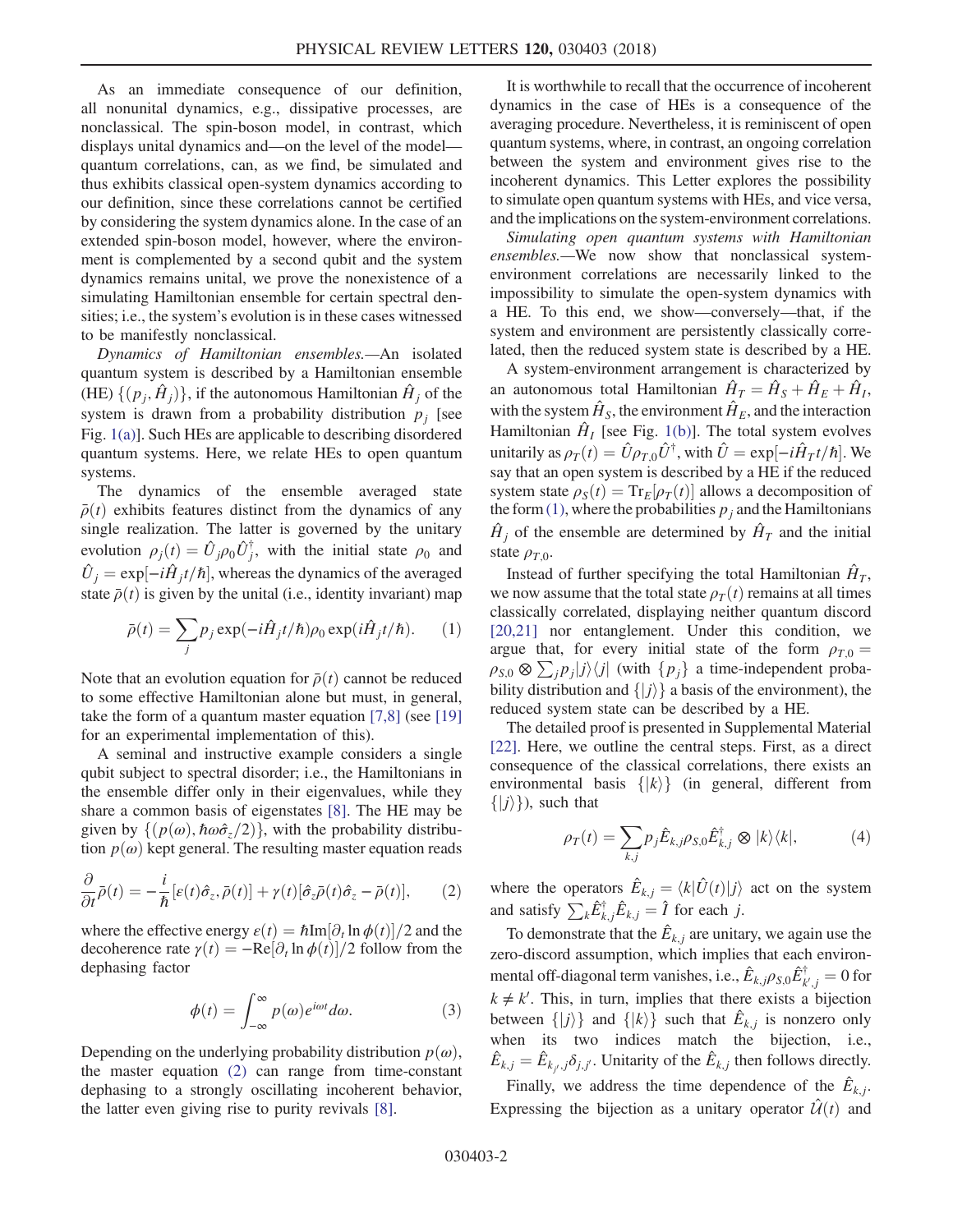safely neglecting the index k, we can recast  $\hat{U}(t)$  in a separable form:

$$
\hat{U}(t) = \sum_{j} \hat{E}_{j}(t) \otimes \hat{U}(t)|j\rangle\langle j|.
$$
 (5)

The group properties of  $\{\hat{U}(t)|t \in \mathbb{R}\}\$  are thus inherited by the operators  $\hat{E}_j(t)$  and  $\hat{\mathcal{U}}(t)$ ; i.e., due to the time independence of the total Hamiltonian, we can write  $\hat{E}_j(t) =$ <br>  $\sum_{x} \text{sgn}[j(\theta, t/\tau)] \times [j(\theta, t/\tau)]$  $\exp[-i\hat{H}_j t/\hbar]$  and  $\hat{\mathcal{U}}(t) = \sum_j \exp[-i(\theta_j t/\hbar)]|j\rangle\langle j|$ , with  $\hat{H}_i$  time-independent Hermitian operators and  $\theta_i$  realvalued constants. Consequently, Eq. [\(4\)](#page-1-2) corresponds to a time-independent HE  $\{(p_i, \hat{H}_i)\}\$  when tracing over the environment.

Simulating Hamiltonian ensembles with open quantum systems.—The impossibility to simulate an open system with a HE certifies the quantum nature of the systemenvironment correlations. Notably, this is achieved by considering system properties alone, i.e., without explicit reference to the environment. We now show that, on the other hand, the existence of a simulating HE always admits the possibility of classical system-environment correlations; i.e., the latter cannot be excluded by considering only the system.

We explicitly construct a system-environment arrangement which reproduces an arbitrary HE  $\{(p_i, H_i)\}\$ relying only on classical correlations. To this end, we write  $\hat{H}_i =$  $\hat{H} + \hat{V}_j$  (with the average  $\hat{H} = \sum_j p_j \hat{H}_j$ ) and choose the interaction to be of the form  $\hat{H}_I = \sum_j \hat{V}_j \otimes |j\rangle\langle j|$ ; i.e., it associates with each  $\hat{H}_i$  of the ensemble a distinct state  $|j\rangle$ of an (arbitrary) basis of the environment. Note that the index  $j$  is generic and may be continuous and/or a multiindex. The environment must then be chosen appropriately to accommodate the complexity of the HE. Moreover, we take the system Hamiltonian to be the average  $\hat{H}_{\rm s} = \bar{H}$  and the bath Hamiltonian to be diagonal in the same basis as  $\hat{H}_I$ , i.e.,  $[\hat{H}_E, \hat{H}_I] = 0$ .<br>With a separable in

With a separable initial state,  $\rho_T(0) = \rho_{S,0} \otimes \rho_E$ , and  $\rho_E = \sum_j p_j |j\rangle\langle j|$  (i.e.,  $[\rho_E, \hat{H}_E] = 0$ , and the probabilities of the Hamiltonian encemble are assigned to the environof the Hamiltonian ensemble are assigned to the environmental populations), the time-evolved total state reads  $\rho_T(t) = \hat{U}_{S+I}(\rho_{S,0} \otimes \rho_E) \hat{U}_{S+I}^{\dagger}$ , with  $\hat{U}_{S+I} = \exp[-i(\hat{H}_S + \hat{U}_{S+I} \otimes \hat{U}_{S+I} \otimes \hat{U}_{S+I} \otimes \hat{U}_{S+I} \otimes \hat{U}_{S+I}]$  $(\hat{H}_I)t/\hbar$ . Rewriting  $\hat{U}_{S+I} = \sum_j \hat{U}_j \otimes |j\rangle\langle j|$ , with  $\hat{U}_j =$  $\exp[-i\hat{H}_j t/\hbar]$ , we obtain

<span id="page-2-0"></span>
$$
\rho_T(t) = \sum_j p_j e^{-(i/\hbar)\hat{H}_jt} \rho_{S,0} e^{(i/\hbar)\hat{H}_jt} \otimes |j\rangle\langle j|.
$$
 (6)

If we now trace over the environment,  $\rho_S(t) = \sum (i |\rho_T(t)| i)$  we recover the desired decomposition (1)  $\sum_j \langle j | \rho_T(t) | j \rangle$ , we recover the desired decomposition [\(1\)](#page-1-1) in terms of the HE  $\{(p_j, H_j)\}\$ . Moreover, it is easy to see that the total state [\(6\)](#page-2-0) is exclusively classically correlated, as desired.

As an instructive example, we consider a pair of qubits coupled to each other via a controlled-NOT gate, where a control  $(C)$  qubit determines the operation on a target  $(T)$ qubit. If the state of the  $C$  qubit resides in the classical mixture  $\rho_C = a|1\rangle\langle 1| + (1 - a)|0\rangle\langle 0|$  [\[23\]](#page-5-4), the reduced dynamics of the  $T$  qubit will be described by the mixture of evolutions  $\rho_T(t) = a\hat{U}_{x}\rho_{T,0}\hat{U}_{x}^{\dagger} + (1-a)\rho_{T,0}$ , with  $\hat{U}_{x} = e^{\kappa \mathbf{p} \cdot \mathbf{p}} \cdot i\hat{K}_{x} + (2b \cdot \mathbf{p} \cdot \mathbf{p})$  and *I* the coupling strength. We thus  $\exp[-iJ\hat{\sigma}_x t/2\hbar]$  and J the coupling strength. We thus<br>recover the HE  $[(a, I\hat{\sigma}/2)(1-a, I)]$  In this example recover the HE  $\{(a, J\hat{\sigma}_x/2), (1 - a, \hat{I})\}$ . In this example,<br>the C qubit plays the role of environment, and the qubit pair the C qubit plays the role of environment, and the qubit pair is at most classically correlated.

Nonclassicality of the dynamics.—It appears natural to classify open-system dynamics according to their correlation with the environment; i.e., if the system and environment are merely classically correlated, the dynamics may be considered classical; if they are quantum correlated, one may call the dynamics nonclassical. In most cases, however, one does not have (full) access to the environment, rendering such an immediate definition problematic.

We now suggest to classify open-system dynamics by the (im)possibility to describe the system dynamics by a HE. On the one hand, this definition relies only on system properties, as desired from a practical point of view. On the other hand, as we have shown, it directly links to the system-environment correlations, as desirable from a conceptual perspective. Whenever such a simulation exists, it is impossible to exclude classical system-environment correlations by knowledge of the system dynamics alone, and we call the latter classical. If the simulation does not exist, quantum correlations must be involved; hence, the dynamics is nonclassical.

As a direct consequence of our definition, any nonunital dynamics is classified nonclassical—a simulating HE is manifestly excluded, certifying the presence of quantum correlations. This includes, e.g., dissipative processes such as the spontaneous decay of an atom. On the other hand, according to our operational definition, we may even call an open-system dynamics classical if the actual systemenvironment correlations are quantum. This is because our approach is deliberately ignorant of the actual environment and relies only on the possibility to explain the system dynamics with classical correlations. Next, we give an example for this.

<span id="page-2-1"></span>Simulating the spin-boson model.—We now show that the system dynamics of the spin-boson model can be simulated by a HE, even though the actual model displays quantum correlations [\[24,25\].](#page-5-5) The spin-boson model

$$
\hat{H}_{S} = \frac{\hbar \omega_{0}}{2} \hat{\sigma}_{z}, \qquad \hat{H}_{E} = \sum_{\vec{k}} \hbar \omega_{\vec{k}} \hat{b}_{\vec{k}}^{\dagger} \hat{b}_{\vec{k}},
$$
\n
$$
\hat{H}_{I} = \hat{\sigma}_{z} \otimes \sum_{\vec{k}} \hbar (g_{\vec{k}} \hat{b}_{\vec{k}}^{\dagger} + g_{\vec{k}}^{*} \hat{b}_{\vec{k}})
$$
\n(7)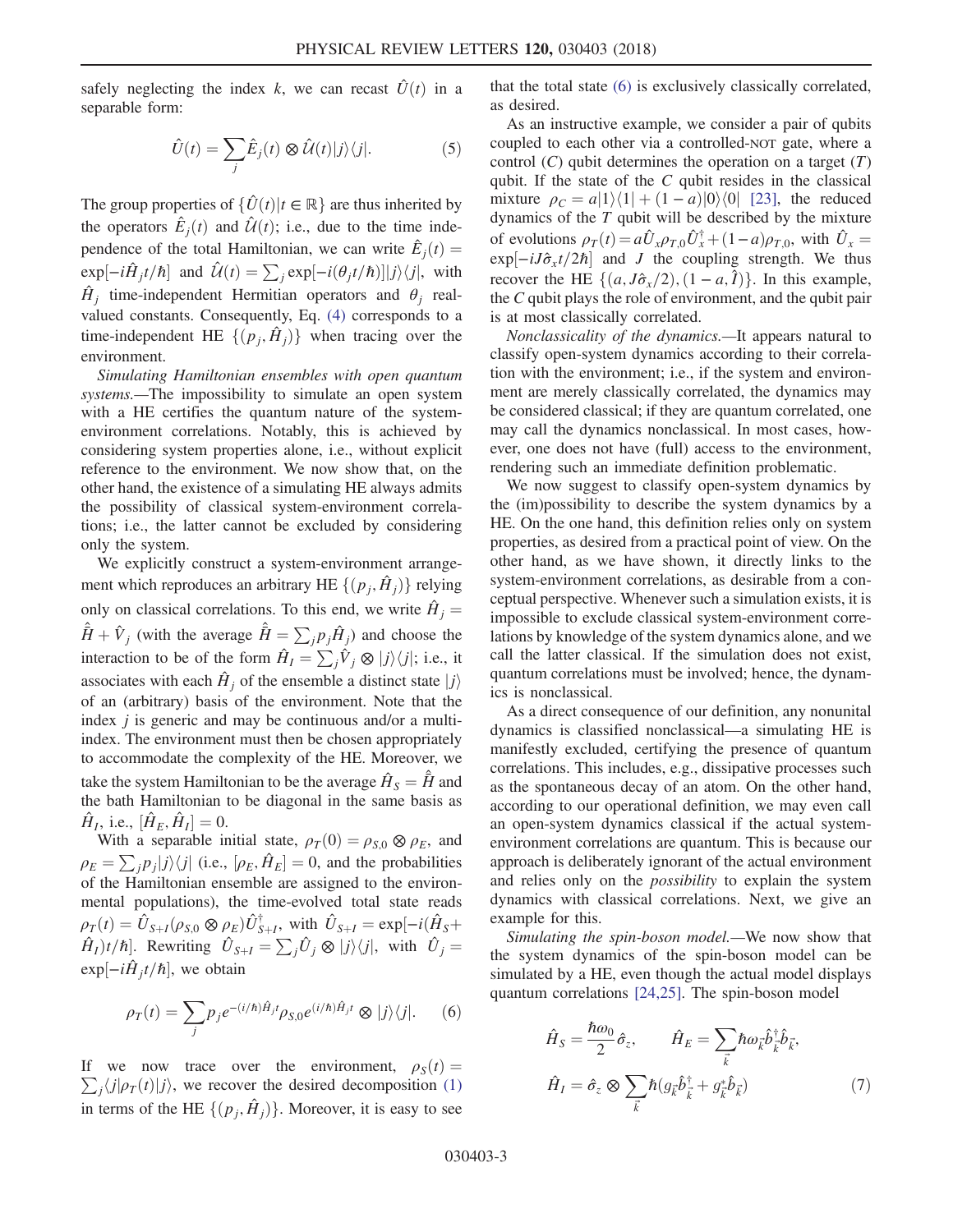<span id="page-3-0"></span>has been extensively studied and is analytically solvable [\[2\]](#page-4-6). Tracing over the environment, the qubit system exhibits pure dephasing dynamics characterized by the dephasing factor

$$
\phi(t) = \exp[i\omega_0 t - \Phi(t)].
$$
\n(8)

In contrast to Eq. [\(3\)](#page-1-3), which results from averaging over a HE, the dephasing factor [\(8\)](#page-3-0) incorporates the information of the interaction and the environment into  $\Phi(t) = 4 \int_0^\infty \omega^{-2} \mathcal{J}(\omega) \coth(\hbar \omega/2k_B T)(1 - \cos \omega t) d\omega$ ,<br>where  $\mathcal{J}(\omega)$  is the environmental spectral density. The where  $\mathcal{J}(\omega)$  is the environmental spectral density. The above solution assumes that the initial state is a direct product and that the environment is initially thermalized at temperature T.

We now construct a simulating HE. In view of Eq. [\(2\)](#page-1-0), we deduce that individual member Hamiltonians in the ensemble must be of the form  $\omega \hat{\sigma}_z/2$ , which leaves us with determining the corresponding probabilities. Given a probability distribution  $p(\omega)$ , the averaged dynamics can be determined by Eq. [\(3\)](#page-1-3). Conversely, the underlying distribution function leading to a specific dephasing factor [\(8\)](#page-3-0) is obtained via the inverse Fourier transform

<span id="page-3-1"></span>
$$
\wp(\omega) = \frac{1}{2\pi} \int_{-\infty}^{\infty} \exp[i\omega_0 t - \Phi(t)] e^{-i\omega t} dt.
$$
 (9)

It is clear that the effect of  $\omega_0$  is merely to shift  $\wp(\omega)$ .

To be a legitimate probability distribution function, the resulting  $\wp(\omega)$  in Eq. [\(9\)](#page-3-1) must be normalized  $\left[\int_{-\infty}^{\infty} \wp(\omega) d\omega = 1\right]$ , real  $\left[\wp(\omega) \in \mathbb{R}\right]$ , and positive  $\left[\wp(\omega) > 0\right]$ . Normalization is easily seen since  $\phi(0) = 1$ .  $[\wp(\omega) \geq 0]$ . Normalization is easily seen, since  $\phi(0) = 1$ follows from the fact that the pure dephasing dynamics, characterized by Eq. [\(8\),](#page-3-0) should be completely positive and trace preserving. We therefore have  $\int_{-\infty}^{\infty} \wp(\omega) d\omega =$ <br>  $(2\pi)^{-1} \int_{-\infty}^{\infty} \exp[i\omega t - \Phi(t)]2\pi\delta(t-0) dt = 1$  Moreover  $(2\pi)^{-1} \int_{-\infty}^{\infty} \exp[i\omega_0 t - \Phi(t)] 2\pi \delta(t-0) dt = 1$ . Moreover, since one is generically interested in the dynamical properties only for  $t \geq 0$ , we can deliberately extend the time domain to the full real axis such that  $\Phi(t)$  is even and  $\phi(-t) = \phi(t)^*$ . This guarantees that  $\wp(\omega)$  is real:  $\wp(\omega) = (\pi)^{-1} \int_0^\infty \exp[-\Phi(t)] \cos(\omega - \omega_0) t dt \in \mathbb{R}$ .<br>The positivity of  $\wp(\omega)$  is less obvious.

The positivity of  $\wp(\omega)$  is less obvious, due to the sinusoidal factors of the integrand in Eq. [\(9\)](#page-3-1). In the following, we invoke Bochner's theory [\[26\]](#page-5-6) to prove the general positivity of  $\wp(\omega)$ . To this end, we first introduce the notion of positive definiteness. A function  $f: \mathbb{R} \to \mathbb{C}$  is called positive definite if it satisfies  $\sum_{j,k} f(t_j - t_k) z_j z_k^* \ge 0$ <br>for any finite number of poirs  $[(t, z_k)]_t \subset \mathbb{R}$  z  $\subset \mathbb{C}$ for any finite number of pairs  $\{(t_i, z_j)|t_i \in \mathbb{R}, z_i \in \mathbb{C}\}.$ Note that positive definiteness of a function is different from a positive function, since the latter may not necessarily be positive definite and vice versa. Rather, it corresponds to the positive semidefiniteness of a Hermitian matrix  $[f(t_j - t_k)]_{j,k \in S}$ , formed by the function<br>yelves  $f(t_{k-1}, t_k)$  in accordance with a certain act of indicate values  $f(t_j - t_k)$  in accordance with a certain set of indices S. As one can show,  $\phi(t)$  in Eq. [\(8\)](#page-3-0) is indeed positive definite. The proof is given in Ref. [\[22\].](#page-5-3)

Bochner's theorem states that a function f, defined on  $\mathbb{R}$ , is the Fourier transform of unique positive measure with density function  $\wp$ , if and only if f is continuous and positive definite [\[27,28\].](#page-5-7) We can thus conclude that  $\phi(t)$  in Eq. [\(8\)](#page-3-0) is the Fourier transform of a certain valid probability distribution  $\wp(\omega)$  [Eq. [\(9\)](#page-3-1)], i.e., an analog to Eq. [\(3\)](#page-1-3).

In summary, we have proven that there exists a unique HE,  $\{\phi(\omega), \omega \hat{\sigma}_z/2\}$ , which simulates the system dynamics exactly, irrespective of the spectral density  $\mathcal{J}(\omega)$  and the associated, possibly intricate system-environment entanglement. We thus call this dynamics classical.

Extended spin-boson model.—Unless the system dynamics is nonunital, proving the nonexistence of a simulating HE is, in general, a nontrivial task. We now accomplish this for an extended spin-boson model, at the same time deducing the presence of quantum correlations from system properties alone.

Our model consists of two qubits coupled to a common boson environment. The system and the interaction Hamiltonian are replaced by  $\hat{H}_{S} = \sum_{i} \hbar \omega_{i} \hat{\sigma}_{z,i} / 2$  (j=1, 2) and  $\hat{H}_I = \sum_{j,\vec{k}} \hat{\sigma}_{z,j} \otimes \hbar (g_{j,\vec{k}} \hat{b}_{\vec{k}}^{\dagger} + g_{j,\vec{k}}^* \hat{b}_{\vec{k}}^{\dagger}),$  respectively, ⃗ while the environment Hamiltonian  $\hat{H}_E$  is kept as in Eq. [\(7\)](#page-2-1). Note that the two qubits do not interact directly. The coupling constants  $g_{i\vec{k}}$  are, in general, complex numbers. In order to reveal the nonclassical effects caused by their relative phase, we assume, for simplicity, that they have the same amplitude, i.e.,  $g_{2,\vec{k}} = g_{1,\vec{k}} e^{i\varphi}$ .<br>In the interaction picture, the total system as

In the interaction picture, the total system evolves according to  $\hat{U}^{I}(t) = \mathcal{T}\{\exp[-i\int_{0}^{t}\sum_{\vec{k}}\hat{Z}_{\vec{k}}\hat{b}_{\vec{k}}^{\dagger}(\tau) + \hat{Z}_{\vec{k}}^{\dagger}\hat{b}_{\vec{k}}(\tau)d\tau]\},$ ⃗ ⃗ with T the time-ordering operator,  $\hat{Z}_{\vec{k}} = \sum_j g_{j,\vec{k}} \hat{\sigma}_{z,j}$ , and  $\hat{b}_{\vec{k}}(t) = e^{-i\omega_{\vec{k}}t} \hat{b}_{\vec{k}}$ , respectively. In contrast to the conventional spin-boson model time ordering plays a pontrivial role tional spin-boson model, time ordering plays a nontrivial role here [\[29\].](#page-5-8) (For details, see Supplemental Material [\[22\]\)](#page-5-3).

In the following, we regard one qubit as the system and the other as part of the environment. The reduced dynamics of the system qubit is then pure dephasing with the dephasing factor [cf. Eq. [\(8\)](#page-3-0)]

$$
\phi^{(X)}(t) = \exp\left[-i\theta_{\varphi}(t) - \Phi(t)\right],\tag{10}
$$

where

$$
\vartheta_{\varphi}(t) = \cos \varphi \int_0^{\infty} \frac{4\mathcal{J}(\omega)}{\omega^2} (\omega t - \sin \omega t) d\omega \n+ \text{sign}(t) \sin \varphi \int_0^{\infty} \frac{4\mathcal{J}(\omega)}{\omega^2} (1 - \cos \omega t) d\omega.
$$
 (11)

In the second line, we have manually inserted  $sign(t)$ . This ensures that  $\phi^{(X)}(-t) = \phi^{(X)*}(t)$  and  $\wp^{(X)}(\omega) \in \mathbb{R}$ . The presence of  $\mathcal{R}(t)$  however will in general result in the presence of  $\theta_{\varphi}(t)$ , however, will, in general, result in the violation of positivity. Note that, similar to the conventional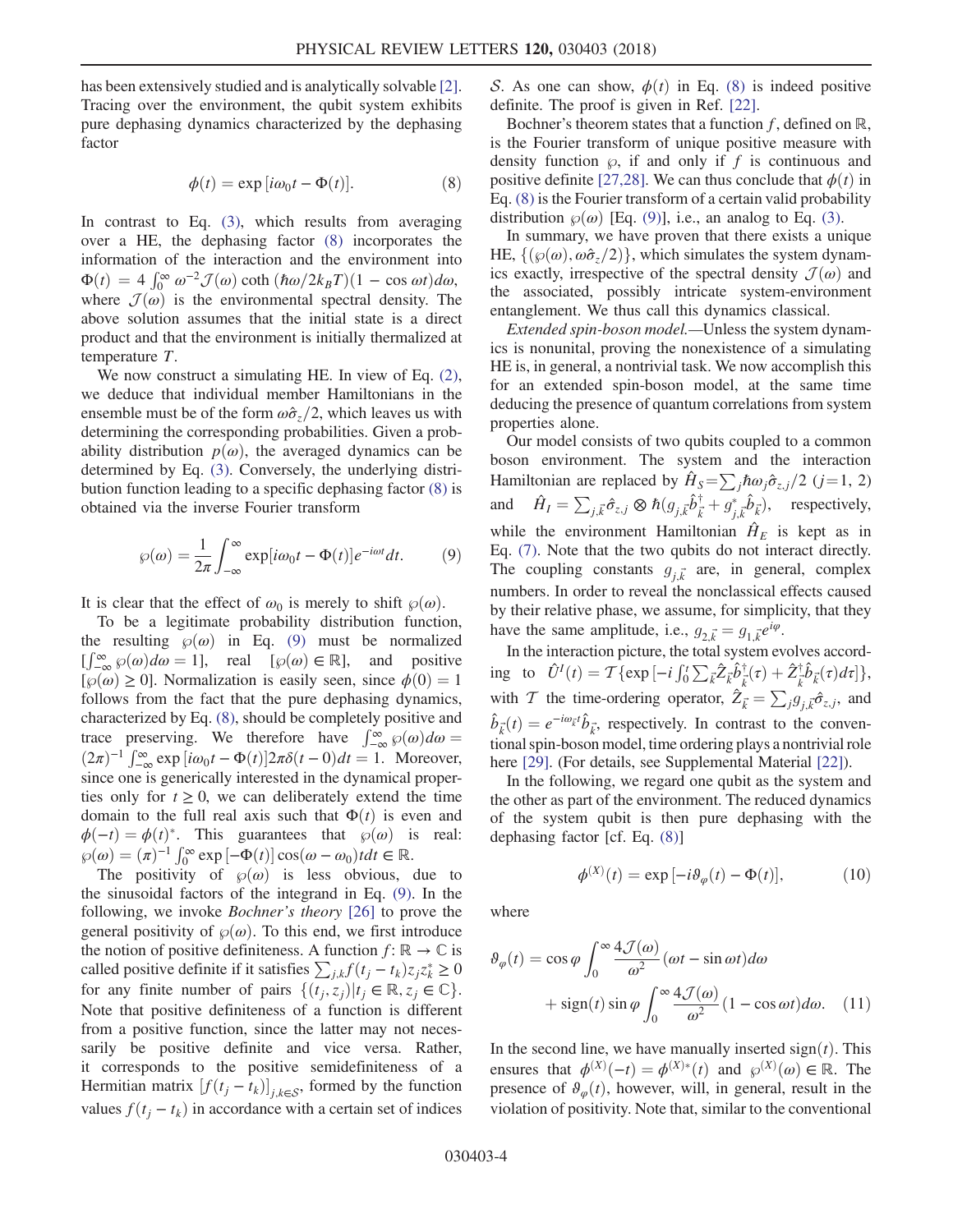<span id="page-4-7"></span>

FIG. 2. (a) Legitimate probability distributions  $\wp_{o1}(\omega)$  for the conventional spin-boson model. (b) Distributions  $\wp_{o1}^{(X)}(\omega)$  for the extended model violating positivity (c). The landscape of extended model, violating positivity. (c) The landscape of negative contributions to  $\wp_{o1}^{(X)}(\omega)$  against  $\omega$  and  $\varphi$  for  $\omega_c = 1$ .<br>The gray dashed lines denote the positions in (b) The gray dashed lines denote the positions in (b).

spin-boson model, individual member Hamiltonians in the HE must be of the form  $\omega \hat{\sigma}_z/2$ , which allows us to follow the same line of argument.

To demonstrate this violation, we consider the Ohmic spectral density  $\mathcal{J}_{o1}(\omega) = \omega \exp(-\omega/\omega_c)$  in the zerotemperature limit and a degenerate system Hamiltonian, i.e.,  $\omega_i = 0$ . In Fig. [2\(a\),](#page-4-7) we depict the legitimate probability distribution  $\varphi_{o1}(\omega)$  for the conventional spin-boson model at  $\omega_c = 1$  (blue curve) and  $\omega_c = 3$  (red curve), while in Fig. [2\(b\)](#page-4-7), we show  $\wp_{o1}^{(X)}(\omega)$  for our extended model with  $\omega = \pi/4$  (solid curves) and  $\omega = 5\pi/4$  (dashed curves). The  $\varphi = \pi/4$  (solid curves) and  $\varphi = 5\pi/4$  (dashed curves). The latter display a manifest violation of positivity. In Fig. [2\(c\)](#page-4-7), we show the landscape of negative contributions to  $\wp_{o1}^{(X)}(\omega)$ <br>against  $\omega$  and  $\omega$  for  $\omega = 1$ . The gray dashed lines highlight against  $\omega$  and  $\varphi$  for  $\omega_c = 1$ . The gray dashed lines highlight  $\varphi = \pi/4$  and  $5\pi/4$ , chosen in Fig. [2\(b\)](#page-4-7).

Conclusions.—We propose a way to classify opensystem dynamics according to their system-environment correlations, i.e., if the latter are classical or quantum. As we showed, this can be tested by knowledge of the system evolution alone, based on the (im)possibility to simulate the open-system dynamics with a Hamiltonian ensemble. According to our definition, any nonunital dynamics is nonclassical. Some unital system evolutions, however, such as in the spin-boson model, are classified as classical, even though the model displays quantum correlations. This highlights the operational nature of our definition.

With the extended spin-boson model, we provide an example for unital dynamics which is nonclassical according to our definition. Let us note that one may be able to simulate a larger class of unital dynamics with timedependent Hamiltonian ensembles. It is, for example, known that, in the case of qubits, any unital dynamics can be simulated with an ensemble of time-dependent Hamiltonians, albeit only if also the probabilities are allowed to be time dependent [\[30,31\].](#page-5-9) However, in the case of autonomous system-environment arrangements, which we consider here, such generalization appears unjustified. Finally, let us remark that demonstrating the nonexistence of a Hamiltonian-ensemble simulation is, in the case of unital evolutions, in general, a nontrivial task. An equivalent but simpler test appears desirable.

This work is supported partially by the National Center for Theoretical Sciences and Ministry of Science and Technology, Taiwan, Grants No. MOST 103-2112-M-006-017-MY4 and No. MOST 105-2811-M-006-059, the MURI Center for Dynamic Magneto-Optics via AFOSR Award No. FA9550-14-1-0040, the Japan Society for the Promotion of Science (KAKENHI), the IMPACT program of JST, JSPS-RFBR Grant No. 17-52-50023, CREST Grant No. JPMJCR1676, RIKEN-AIST Challenge Research Fund, and the Sir John Templeton Foundation.

<span id="page-4-2"></span><span id="page-4-1"></span><span id="page-4-0"></span>[\\*](#page-0-1) hongbinchen@phys.ncku.edu.tw [†](#page-0-1) yuehnan@mail.ncku.edu.tw

- [1] A. J. Leggett, S. Chakravarty, A. T. Dorsey, M. P. A. Fisher, A. Garg, and W. Zwerger, Dynamics of the dissipative two-state system, [Rev. Mod. Phys.](https://doi.org/10.1103/RevModPhys.59.1) 59, 1 [\(1987\).](https://doi.org/10.1103/RevModPhys.59.1)
- <span id="page-4-6"></span>[2] H.-P. Breuer and F. Petruccione, The Theory of Open Quantum Systems (Oxford University Press, New York, 2002).
- [3] U. Weiss, *Quantum Dissipative Systems*, 4th ed. (World Scientific, Singapore, 2012).
- [4] W.-M. Zhang, P.-Y. Lo, H.-N. Xiong, M. W.-Y. Tu, and F. Nori, General Non-Markovian Dynamics of Open Quantum Systems, Phys. Rev. Lett. 109[, 170402 \(2012\).](https://doi.org/10.1103/PhysRevLett.109.170402)
- [5] H.-N. Xiong, P.-Y. Lo, W.-M. Zhang, D. H. Feng, and F. Nori, Non-Markovian complexity in the quantum-toclassical transition, Sci. Rep. 5[, 13353 \(2015\)](https://doi.org/10.1038/srep13353).
- <span id="page-4-3"></span>[6] H.-B. Chen, N. Lambert, Y.-C. Cheng, Y.-N. Chen, and F. Nori, Using non-Markovian measures to evaluate quantum master equations for photosynthesis, [Sci. Rep.](https://doi.org/10.1038/srep12753) 5, 12753 [\(2015\).](https://doi.org/10.1038/srep12753)
- <span id="page-4-5"></span>[7] C. Gneiting, F. R. Anger, and A. Buchleitner, Incoherent ensemble dynamics in disordered systems, [Phys. Rev. A](https://doi.org/10.1103/PhysRevA.93.032139) 93, [032139 \(2016\).](https://doi.org/10.1103/PhysRevA.93.032139)
- [8] C. M. Kropf, C. Gneiting, and A. Buchleitner, Effective Dynamics of Disordered Quantum Systems, [Phys. Rev. X](https://doi.org/10.1103/PhysRevX.6.031023) 6, [031023 \(2016\).](https://doi.org/10.1103/PhysRevX.6.031023)
- [9] C. Gneiting and F. Nori, Quantum evolution in disordered transport, Phys. Rev. A 96[, 022135 \(2017\).](https://doi.org/10.1103/PhysRevA.96.022135)
- <span id="page-4-4"></span>[10] C. Gneiting and F. Nori, Disorder-Induced Dephasing in Backscattering-Free Quantum Transport, [Phys. Rev. Lett.](https://doi.org/10.1103/PhysRevLett.119.176802) 119[, 176802 \(2017\).](https://doi.org/10.1103/PhysRevLett.119.176802)
- [11] S. Rahimi-Keshari, T. Kiesel, W. Vogel, S. Grandi, A. Zavatta, and M. Bellini, Quantum Process Nonclassicality, Phys. Rev. Lett. 110[, 160401 \(2013\).](https://doi.org/10.1103/PhysRevLett.110.160401)